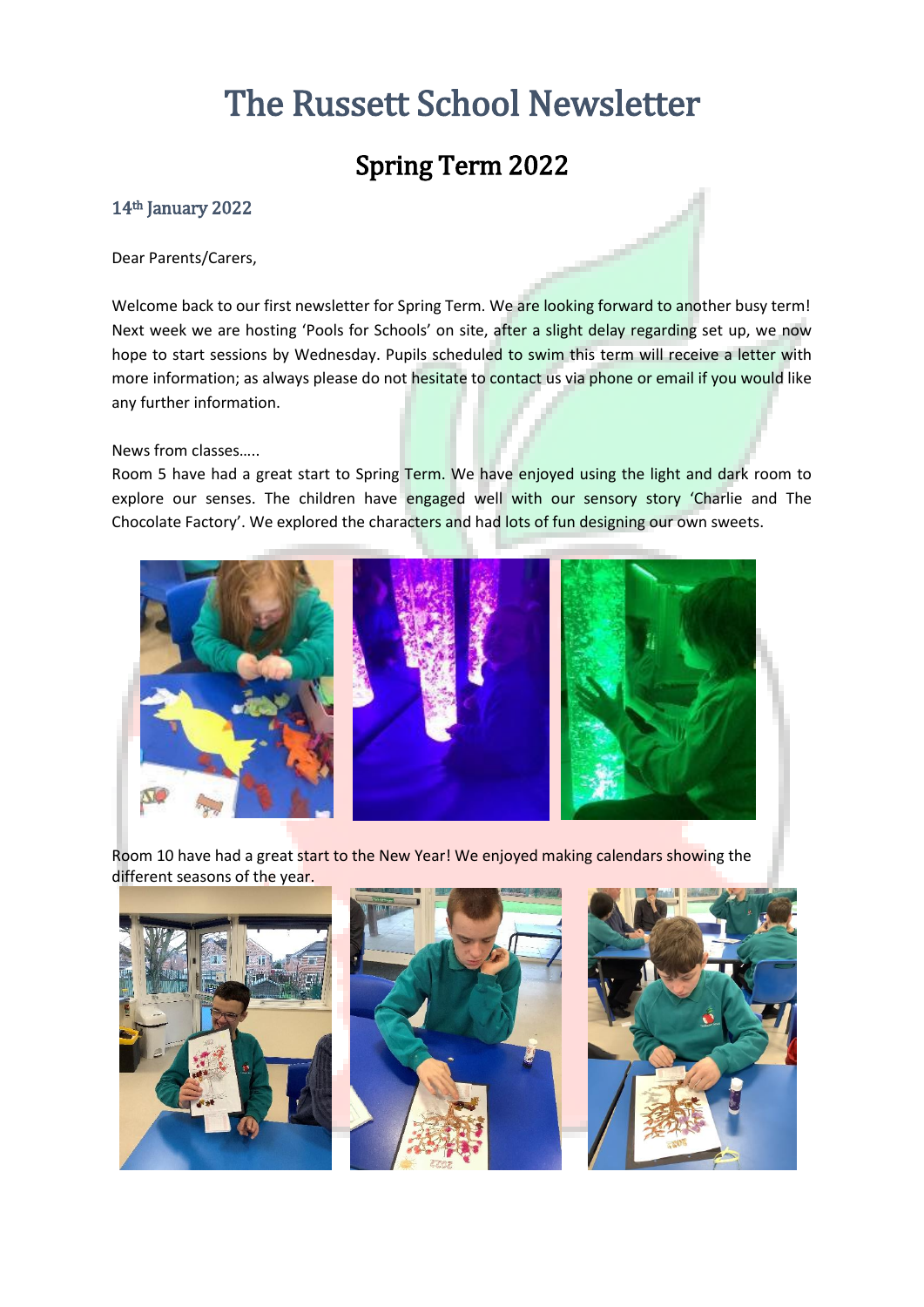Room 6 have had a fantastic start to 2022! All the pupils have enjoyed getting back into our routine. One of our favourite sessions from the week was completing a sensory obstacle course in the hall!



Room 3 have had a fun filled, busy start to the new year! We have enjoyed our new text, The Lion, the Witch and the Wardrobe in English. The children have done a wonderful job of recreating events from the story and used this experience to inspire some fantastic writing and artwork. In Geography, we have looked at hot and cold countries and explored the clothing required for different climates and activities. The children also worked hard on the outdoor equipment in Science to support their understanding of the skeleton and how it supports the body to move. Well done everyone!

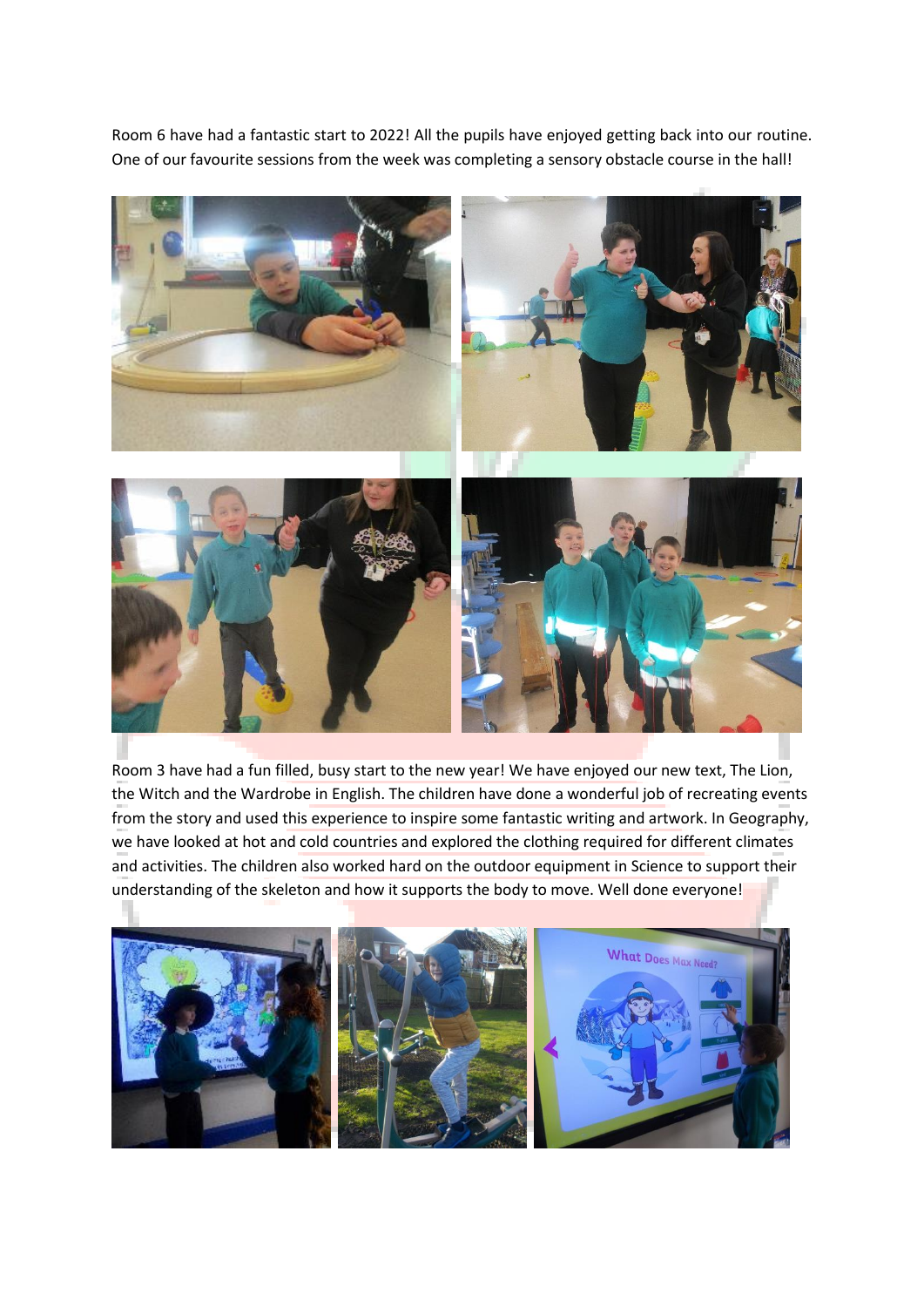#### **Uniform Exchange Winsford**

We have contacted Uniform Exchange in Winsford who have agreed to take donations of unwanted school uniform and redistribute for free.

Donated uniform can be dropped off at school (we can arrange for it to be taken to the exchange shop) or taken to the uniform exchange shop, which is located upstairs above Winsford Community Grocery, the old job centre building, High Street, Winsford.

Please see the link for further information:

<https://www.facebook.com/uniformexchangewinsford/>

**Covid 19:** Unfortunately Covid cases have continue to rise this week. We would like to thank all of our Parents and Carers for their on-going support during a very challenging time.

**Goodbye:** This week we said goodbye to Will, we wish him lots of luck for the future!

**Dates for your diary –** please see our school website [Calendar | The Russett School](https://www.therussettlearningtrust.co.uk/russett-school/parents/calendar/)  [\(therussettlearningtrust.co.uk\)](https://www.therussettlearningtrust.co.uk/russett-school/parents/calendar/)

## Student Voice…

Please enjoy hearing what some of our children and young people have said about us or shown us this week;

- I like "Charlie & the Chocolate Factory" Logan
- Our volcano was great and fantastic Joshua
- $\bullet$  We built our own ramps in science, it was fun Tyler
- $\bullet$  I love the volcano Sam
- So excited for swimming next week Mazi

**Online Safety:** We have been successful in gaining the 360 Safe: Online Safety Award! Thanks to all staff and pupils in their preparation for this.

Please follow the link to find out more about how to keep children and young people safe online [Information, Advice and Support to Keep Children Safe Online \(internetmatters.org\)](https://www.internetmatters.org/)

### **Live Well**

Live Well; formally known as the Local Offer is available by following this link; Home | Live Well [Cheshire West \(cheshirewestandchester.gov.uk\)](https://www.livewell.cheshirewestandchester.gov.uk/) for Cheshire East please follow[; Live Well Cheshire](https://www.cheshireeast.gov.uk/livewell/livewell.aspx)  [East](https://www.cheshireeast.gov.uk/livewell/livewell.aspx)

#### **Key Contacts**

School office: 01606 853005 or via email [admin@russett.cheshire.sch.uk-](mailto:admin@russett.cheshire.sch.uk) please do not hesitate to contact us if you have any questions or concerns.